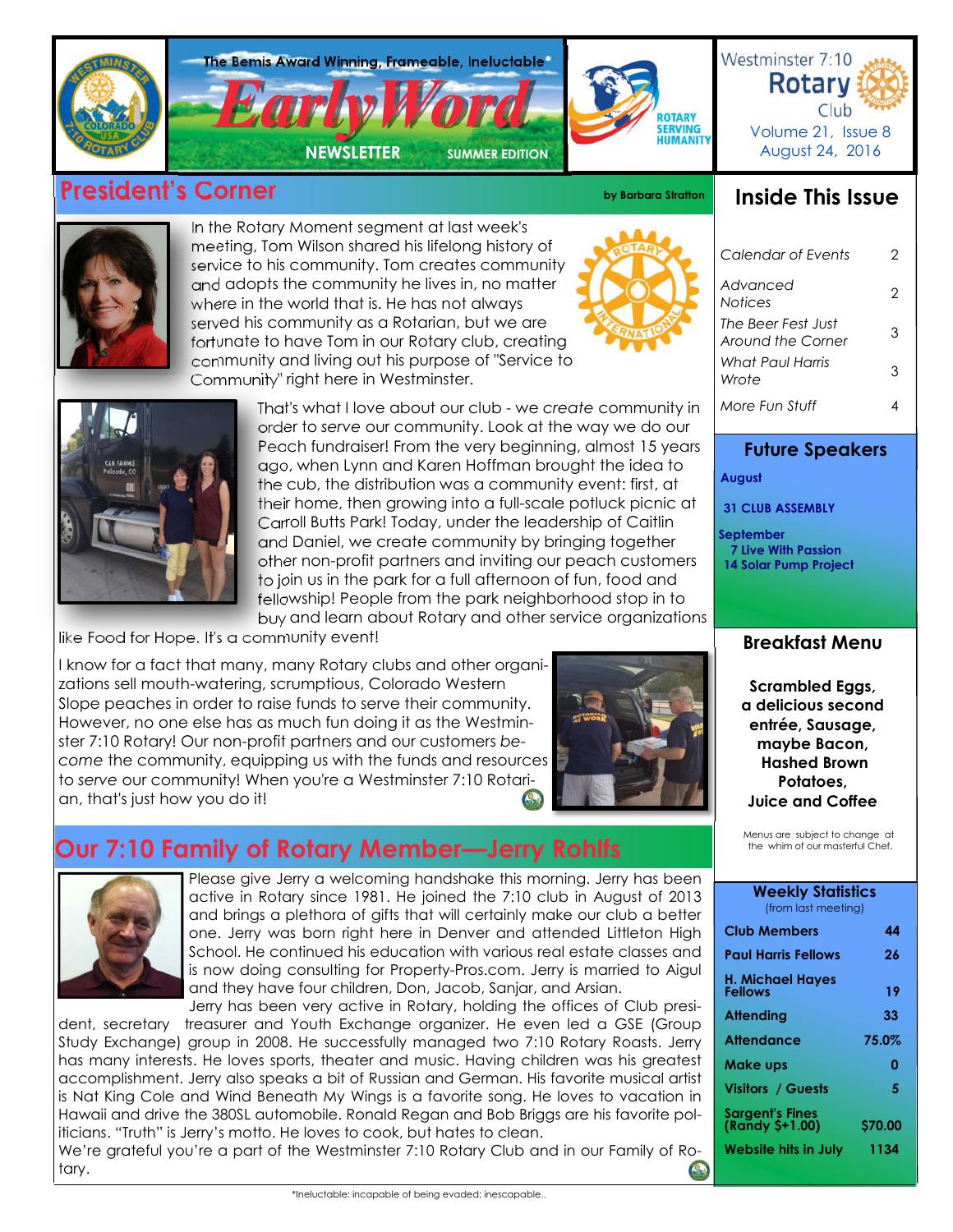**THIS WEEK'S PROGRAM…**

**The Lion Project**<br>Presented by Zak Ferry







### **...is Rotary Membership Month**

| Sunday                      | Monday       | Tuesday                | Wednesday        | Thursday                                                                                                                          | Friday                                                           | Saturday                                              |
|-----------------------------|--------------|------------------------|------------------|-----------------------------------------------------------------------------------------------------------------------------------|------------------------------------------------------------------|-------------------------------------------------------|
| <b>B=Birthdays</b>          | $\mathbf{1}$ | $\mathbf{2}$           | 3 Club Meeting 4 |                                                                                                                                   | 5                                                                | 6<br><b>B-Roberta Bourn</b>                           |
| $\overline{7}$              | 8            | 9                      | 10 Club Meeting  | 11                                                                                                                                | 12                                                               | 13<br>Today is the<br><b>Peach Order</b><br>Deadline. |
| 14<br><b>B-Joe Talarico</b> | 15           | 16<br><b>B-Ed Moss</b> | 17 Club Meeting  | 18<br><b>Club Board</b><br><b>Meeting</b><br>Ciancio's at Hy-<br>land Hills Golf Club<br>7:00-8:30 a.m.<br><b>B- Jerry Rohlfs</b> | 19                                                               | 20                                                    |
| 21                          | 22           | 23                     | 24 Club Meeting  | 25                                                                                                                                | 26<br>Peach<br><b>Distribution</b><br>Day (see<br>details below) | 27                                                    |
| 28                          | 29           | 30                     | 31 Club Meeting  | Sept. 1                                                                                                                           | $\mathbf 2$                                                      | $\mathbf{3}$                                          |

**Advanced Notices**

**Aug. 26— Our annual Perfectly Picked Peach Pickup from 4:00-7:00 p.m. at Carroll Butts Park, 4201 W. 96th Ave. Plan to stick around for some great eats and treats.**

**BE HAPPY**

I decided to change calling my bathroom "the John" and renamed it "the Jim." I feel so much better saying I went to the Jim this morning.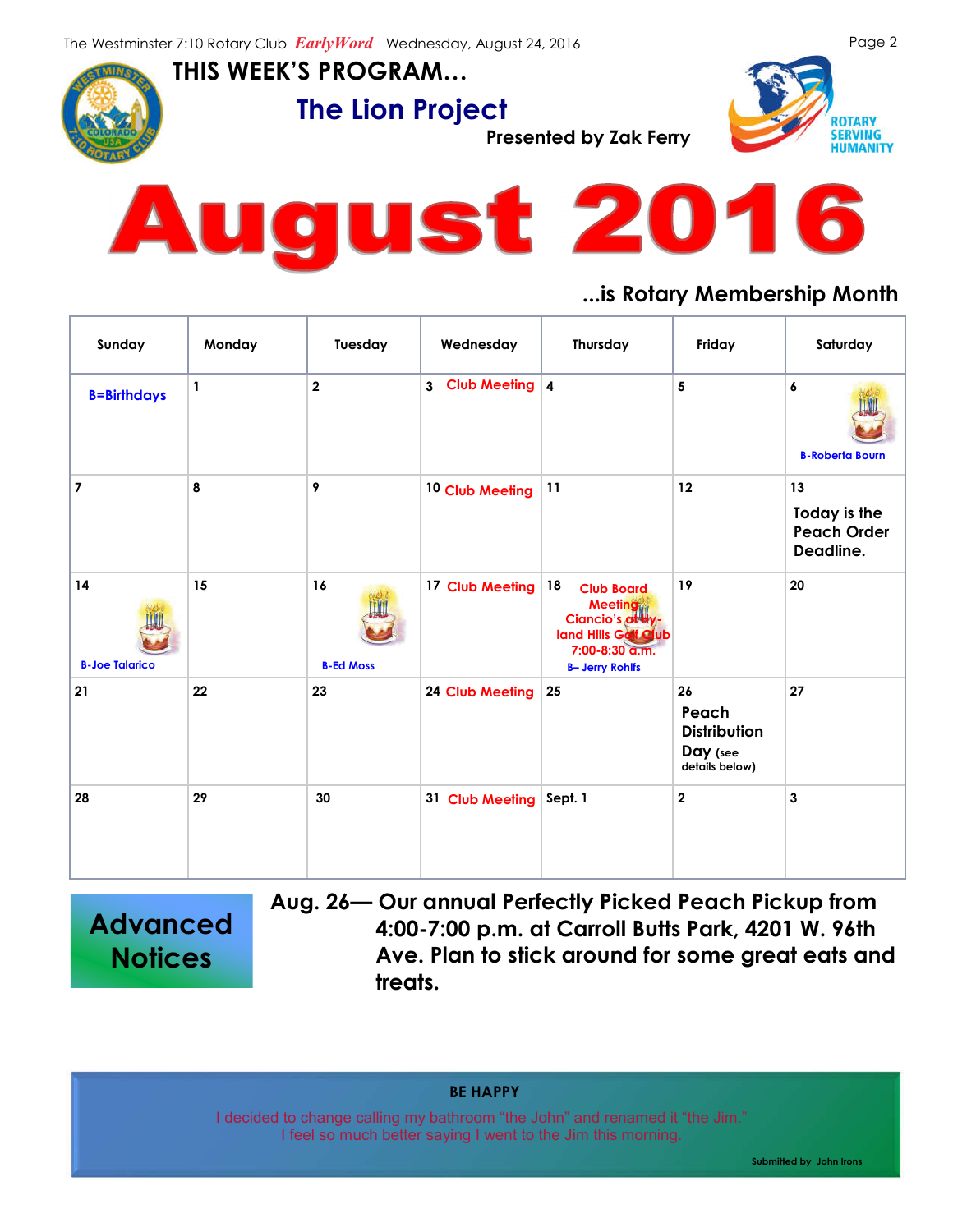# **The 7:10 Craft Beer Fest is on its Way!** Graphics By Mark Harris

Westminster 7:10 Rotarv

**Why do we Fund Raise?** WE RAISE MONEY to support the good works our club does in the local and international communities we serve. Without the funds

raised from our events, we would not be able to support **C4K, RYLA** & **Young RYLA, Dictionaries**  to all Westminster 3rd Graders, High School and College **Scholarships, Imagination Library, Thanksgiving Basket** distributions, **International water projects, Shelter Box,** and other local projects. **Adrian** and his team of experts are working together right now to formalize and complete plans.

We are planning to sell 250 tickets. There will also be 50 complimentary tickets given for a total of

300 for the event. Ticket are on sale right now at our website. At last year's **Craft Beer Fest** our net income was \$2,630. If we work hard and reach our goal of 250 guests this year, we would generate the additional

Rotary Club and the communities we serve. Thanks for your support. We CAN make this happen! Make your reservations at:

**www.westminster710rotary.org**



I believe that my father knew about the terminality of his illness during six months between the time of diagnosis and his death. He told my sister, during one of their conversations, that he had

(from Rotary Global History Fellowship)

had a good life. And it was during that conversation that I completed my journey and I became a Rotarian. For if a 74 year old man who by his own admission had lived a good life, had lived to see his children's children, and was able to see the end of his life as a beginning, could be so moved by Rotary service, then how must families and children around the world feel when they get the help they need, because of what we Rotarians do.

## **What Paul Harris Wrote**



"With thoughts and deeds no more pretentious than [previously] related, the life of a

Paul's "Rotary Room" at Comely Bank

movement, which was destined to circumnavigate the globe with incredible speed and make itself at home in all civilized nations, had its beginning.

Some of the early members even now in this day of wondrous achievement and bright promise still hark back to the delightful intimacy of friendship which was at its best

in the dear old days." Page 66, This Rotarian Age, by Paul Harris 1935

| <b>The Rotary Foundation Giving Program 2016-17</b><br>As of 7/12016 |                          |                            |                      |                  |                              |                      |                          |                                                      |
|----------------------------------------------------------------------|--------------------------|----------------------------|----------------------|------------------|------------------------------|----------------------|--------------------------|------------------------------------------------------|
| Club<br><b>Name</b>                                                  | No. of<br><b>Members</b> | Annual<br><b>Fund Goal</b> | Goal $%$<br>Achieved | AF Per<br>Member | Annual<br><b>Fund Giving</b> | Polio Fund<br>Giving | <b>Endowment</b><br>Fund | <b>Total: The Rotary</b><br><b>Foundation Giving</b> |
| Westminster 7:10 43                                                  |                          | \$2.750                    | $0\%$                | \$55             | \$0.00                       | \$1,000              | \$0.00                   | \$0.00                                               |

\$5,030. Can we get to the 250 ticket goal for the **Craft Beer Fest**? We don't know until we try! So, let's all put in the effort to make this happen. Hopefully, these num-

> bers will drive home the importance of making a concerted effort now to sell tickets right up to September 6th. We need to let people know about our **Craft Beer Fest**, and ask them to register. If each of us either found four people to register, or bought four tickets and invited some friends, we would hit our goal. We all need to be involved in this and in all our fundraising efforts, which benefit the Westminster 7:10



*Be kinder than necessary, for everyone you meet is fighting some kind of battle.*